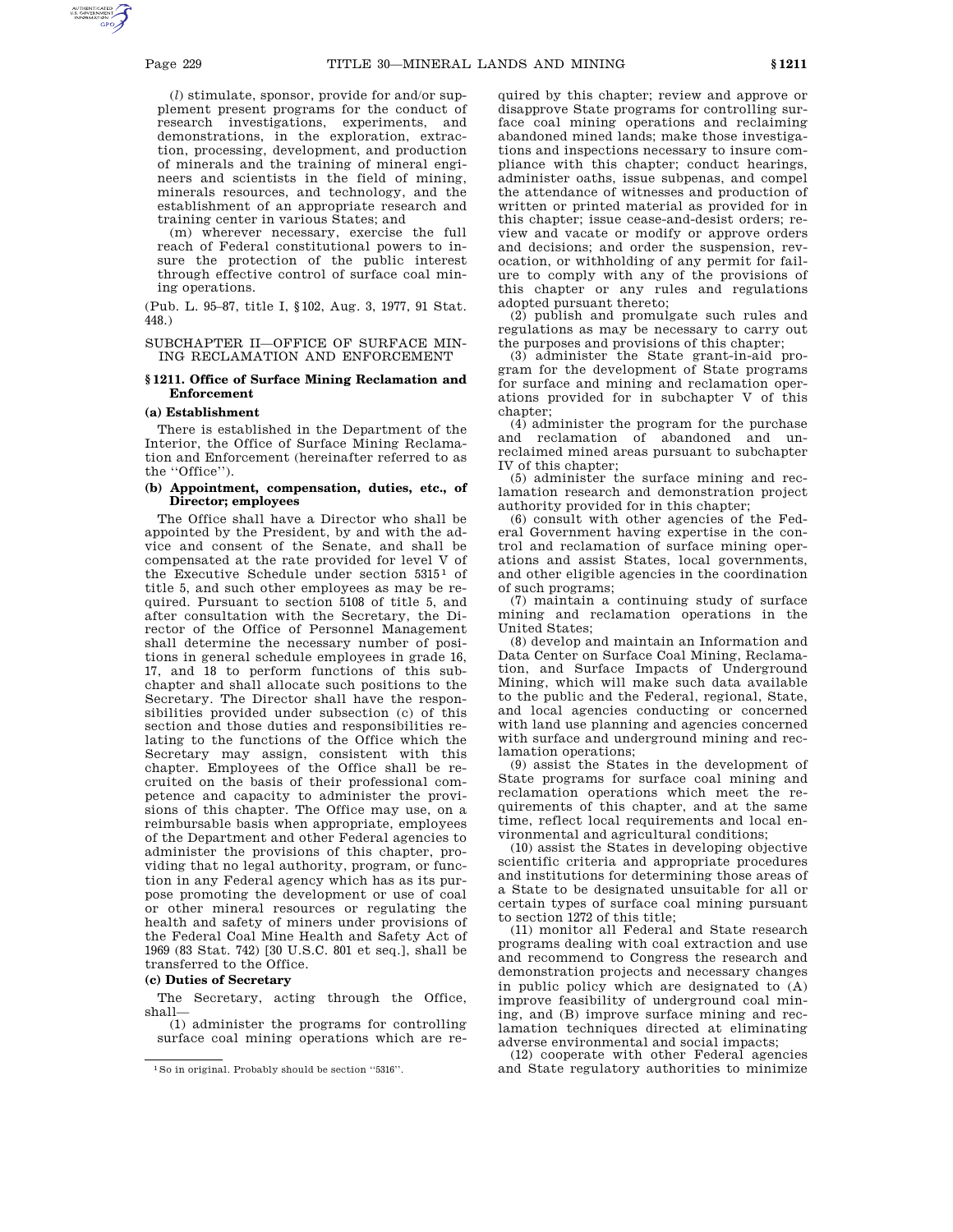administration of this chapter; and

(13) perform such other duties as may be provided by law and relate to the purposes of this chapter.

### **(d) Restriction on use of Federal coal mine health and safety inspectors**

The Director shall not use either permanently or temporarily any person charged with responsibility of inspecting coal mines under the Federal Coal Mine Health and Safety Act of 1969 [30 U.S.C. 801 et seq.], unless he finds and publishes such finding in the Federal Register, that such activities would not interfere with such inspections under the 1969 Act.

# **(e) Repealed. Pub. L. 96–511, § 4(b), Dec. 11, 1980, 94 Stat. 2826**

### **(f) Conflict of interest; penalties; rules and regulations; report to Congress**

No employee of the Office or any other Federal employee performing any function or duty under this chapter shall have a direct or indirect financial interest in underground or surface coal mining operations. Whoever knowingly violates the provisions of the above sentence shall, upon conviction, be punished by a fine of not more than \$2,500, or by imprisonment for not more than one year, or both. The Director shall (1) within sixty days after August 3, 1977, publish regulations, in accordance with section 553 of title 5, to establish the methods by which the provisions of this subsection will be monitored and enforced, including appropriate provisions for the filing by such employees and the review of statements and supplements thereto concerning their financial interests which may be affected by this subsection, and (2) report to the Congress as part of the annual report (section 1296 of this title) on the actions taken and not taken during the preceding calendar year under this subsection.

### **(g) Petition for issuance, amendment, or repeal of rule; filing; hearing or investigation; notice of denial**

(1) After the Secretary has adopted the regulations required by section 1251 of this title, any person may petition the Director to initiate a proceeding for the issuance, amendment, or repeal of a rule under this chapter.

(2) Such petitions shall be filed in the principal office of the Director and shall set forth the facts which it is claimed established that it is necessary to issue, amend, or repeal a rule under this chapter.

(3) The Director may hold a public hearing or may conduct such investigation or proceeding as the Director deems appropriate in order to determine whether or not such petition should be granted.

(4) Within ninety days after filing of a petition described in paragraph (1), the Director shall either grant or deny the petition. If the Director grants such petition, the Director shall promptly commence an appropriate proceeding in accordance with the provisions of this chapter. If the Director denies such petition, the Director shall so notify the petitioner in writing setting forth the reasons for such denial.

(Pub. L. 95–87, title II, §201, Aug. 3, 1977, 91 Stat. 449; Pub. L. 95–240, title I, §100, Mar. 7, 1978, 92 Stat. 109; 1978 Reorg. Plan No. 2, §102, eff. Jan. 1, 1979, 43 F.R. 36037, 92 Stat. 3783; Pub. L. 96–511, §4(b), Dec. 11, 1980, 94 Stat. 2826.)

### REFERENCES IN TEXT

The Federal Coal Mine Health and Safety Act of 1969, referred to in subsecs. (b) and (d), is Pub. L. 91–173, Dec. 30, 1969, 83 Stat. 742, as amended, which was redesignated the Federal Mine Safety and Health Act of 1977 by Pub. L. 95–164, title I, §101, Nov. 9, 1977, 91 Stat. 1290, and is classified principally to chapter 22 (§801 et seq.) of this title. For complete classification of this Act to the Code, see Short Title note set out under section 801 of this title and Tables.

#### AMENDMENTS

1980—Subsec. (e). Pub. L. 96–511 struck subsec. (e) which provided for consideration of Office of Surface Mining Reclamation and Enforcement as an independent Federal regulatory agency. See section 3502(10) of Title 44, Public Printing and Documents.

1978—Subsec. (b). Pub. L. 95–240 substituted ''V'' for  $\lq\lq$ 'IV''.

#### EFFECTIVE DATE OF 1980 AMENDMENT

Amendment by Pub. L. 96–511 effective Apr. 1, 1981, see section 5 of Pub. L. 96–511, set out as a note under section 2904 of Title 44, Public Printing and Documents.

### TERMINATION OF REPORTING REQUIREMENTS

For termination, effective May 15, 2000, of provisions in subsec. (f) of this section relating to requirement to report to Congress on actions taken and not taken under subsec. (f), see section 3003 of Pub. L. 104–66, as amended, set out as a note under section 1113 of Title 31, Money and Finance, and page 109 of House Document No. 103–7.

#### TRANSFER OF FUNCTIONS

''The Director of the Office of Personnel Management'' substituted for ''a majority of members of the Civil Service Commission'' in subsec. (b) pursuant to Reorg. Plan No. 2 of 1978, §102, 43 F.R. 36037, 92 Stat. 3783, set out under section 1101 of Title 5, Government Organization and Employees, which transferred all functions vested by statute in the United States Civil Service Commission to the Director of the Office of Personnel Management (except as otherwise specified), effective Jan. 1, 1979, as provided by section 1–102 of Ex. Ord. No. 12107, Dec. 28, 1978, 44 F.R. 1055, set out under section 1101 of Title 5.

#### REFERENCES IN OTHER LAWS TO GS–16, 17, OR 18 PAY RATES

References in laws to the rates of pay for GS–16, 17, or 18, or to maximum rates of pay under the General Schedule, to be considered references to rates payable under specified sections of Title 5, Government Organization and Employees, see section 529 [title I,  $\S 101(c)(1)$ ] of Pub. L. 101–509, set out in a note under section 5376 of Title 5.

### TRAVEL AND PER DIEM EXPENSES

Pub. L. 100–446, title I, Sept. 27, 1988, 102 Stat. 1793, provided: ''That notwithstanding any other provisions of law, appropriations for the Office of Surface Mining Reclamation and Enforcement may, hereafter, provide for the travel and per diem expenses of State and tribal personnel attending OSMRE sponsored training''.

Similar provisions were contained in the following appropriations acts:

Pub. L. 112–74, div. E, title I, Dec. 23, 2011, 125 Stat. 995.

Pub. L. 111–88, div. A, title I, Oct. 30, 2009, 123 Stat. 2915.